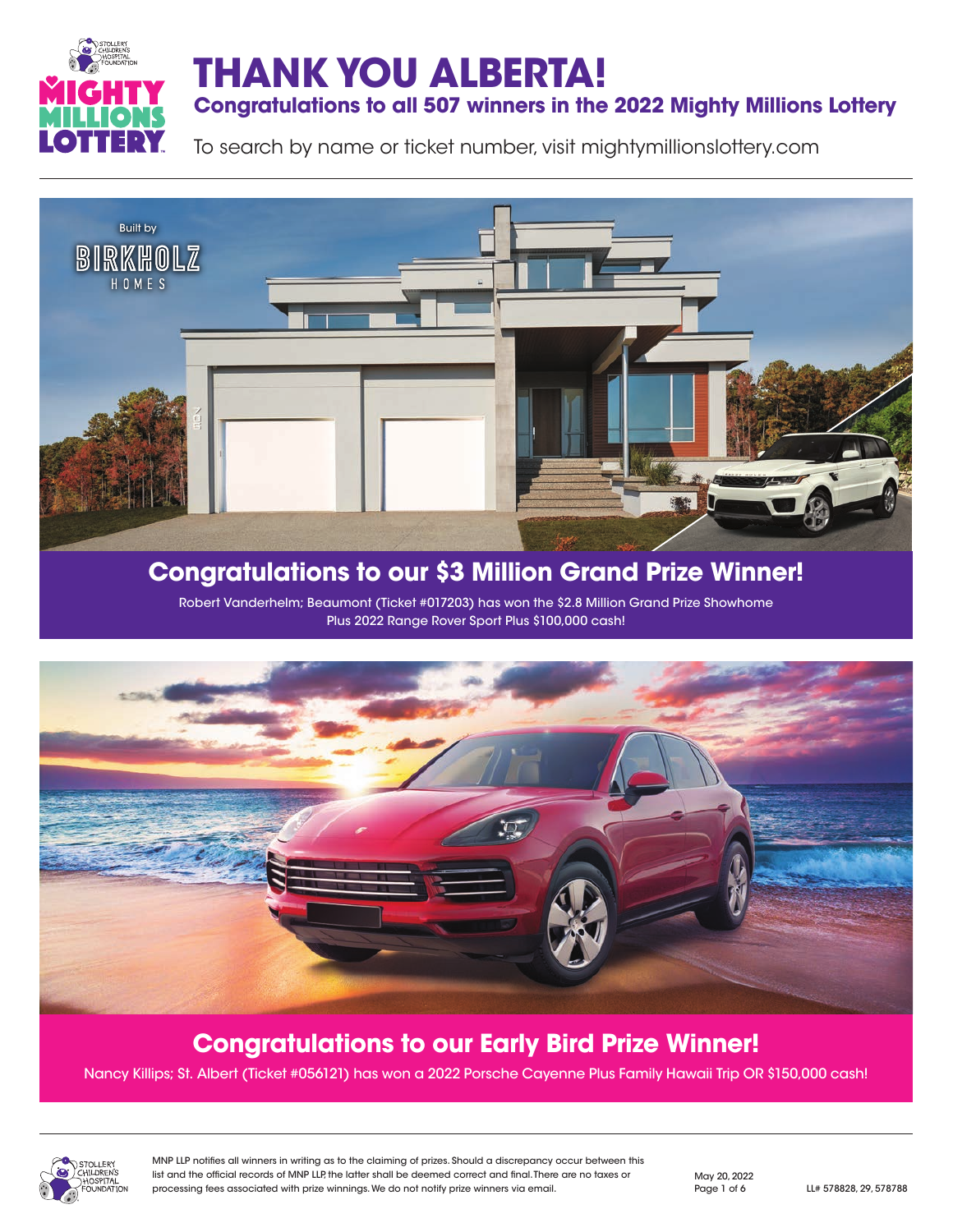

## **Congratulations to all 507 winners in the 2022 Mighty Millions Lottery**

To search by name or ticket number, visit mightymillionslottery.com



### **Congratulations to our VIP Prize Winner!**

Lance Nelson; Westlock (Ticket #027032) has won a 2022 BMW M440i Coupe OR \$75,000 cash!



### **Congratulations to our Bonus Prize Winner!**

Floyd & Marlene Miller; Busby (Ticket #032754) has won a 2022 Cadillac Escalade OR \$125,000 cash!



MNP LLP notifies all winners in writing as to the claiming of prizes. Should a discrepancy occur between this list and the official records of MNP LLP, the latter shall be deemed correct and final. There are no taxes or processing fees associated with prize winnings. We do not notify prize winners via email. Page 2 of 6 LL# 578828, 29, 578788

May 20, 2022 Page 2 of 6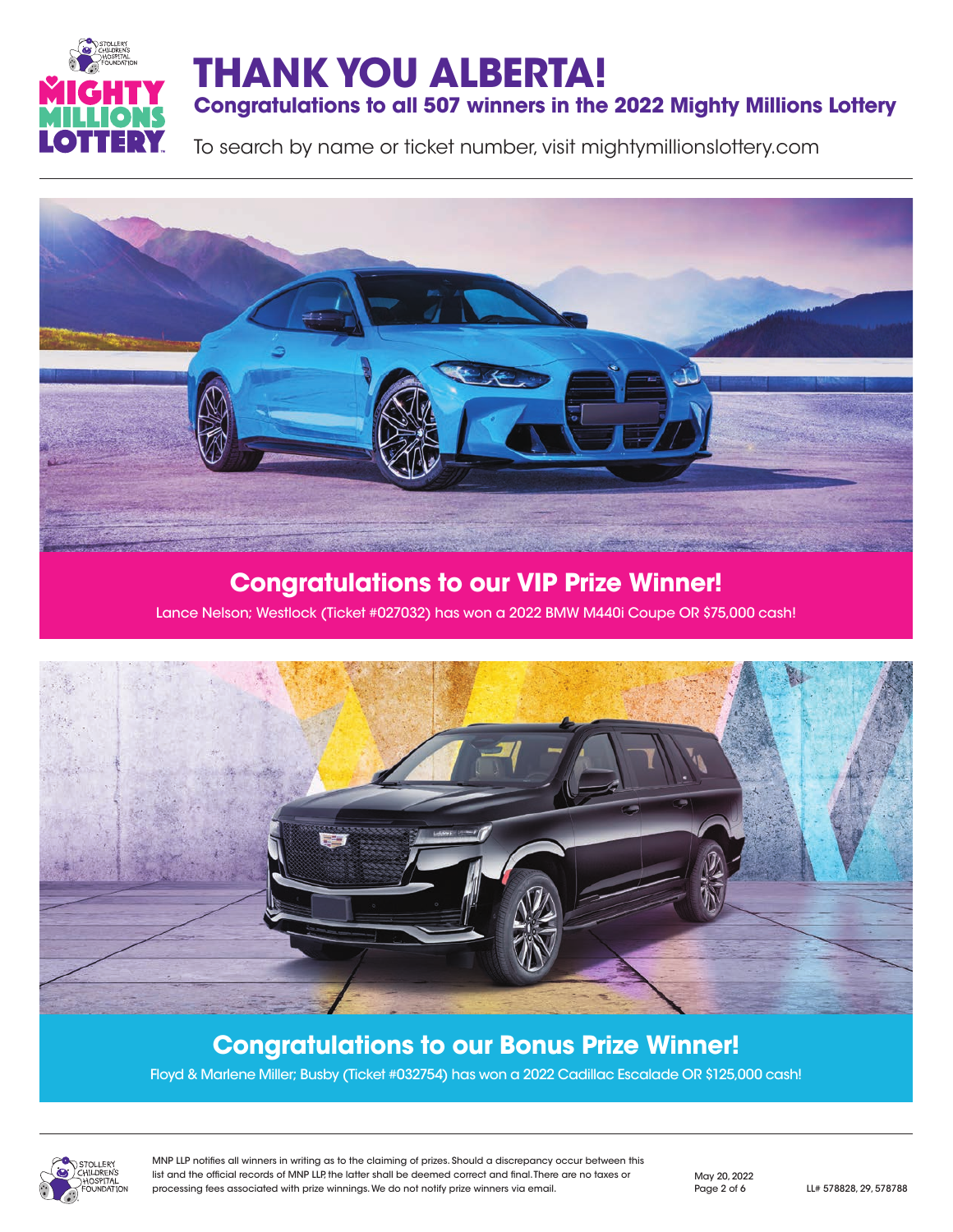

**Congratulations to all 507 winners in the 2022 Mighty Millions Lottery**

To search by name or ticket number, visit mightymillionslottery.com



### **CONGRATULATIONS TO OUR 50/50 ADD-ON WINNER!**

Mohit Bhutani; Edmonton (Ticket #635439) has won \$773,175.00 cash!



## **Congratulations to all our Cash Calendar Winners!**

Visit our website every day from June 1, 2022 to September 8, 2022, to see if you're a winner.



MNP LLP notifies all winners in writing as to the claiming of prizes. Should a discrepancy occur between this list and the official records of MNP LLP, the latter shall be deemed correct and final. There are no taxes or processing fees associated with prize winnings. We do not notify prize winners via email. Page 3 of 6 LL# 578828, 29, 578788

May 20, 2022 Page 3 of 6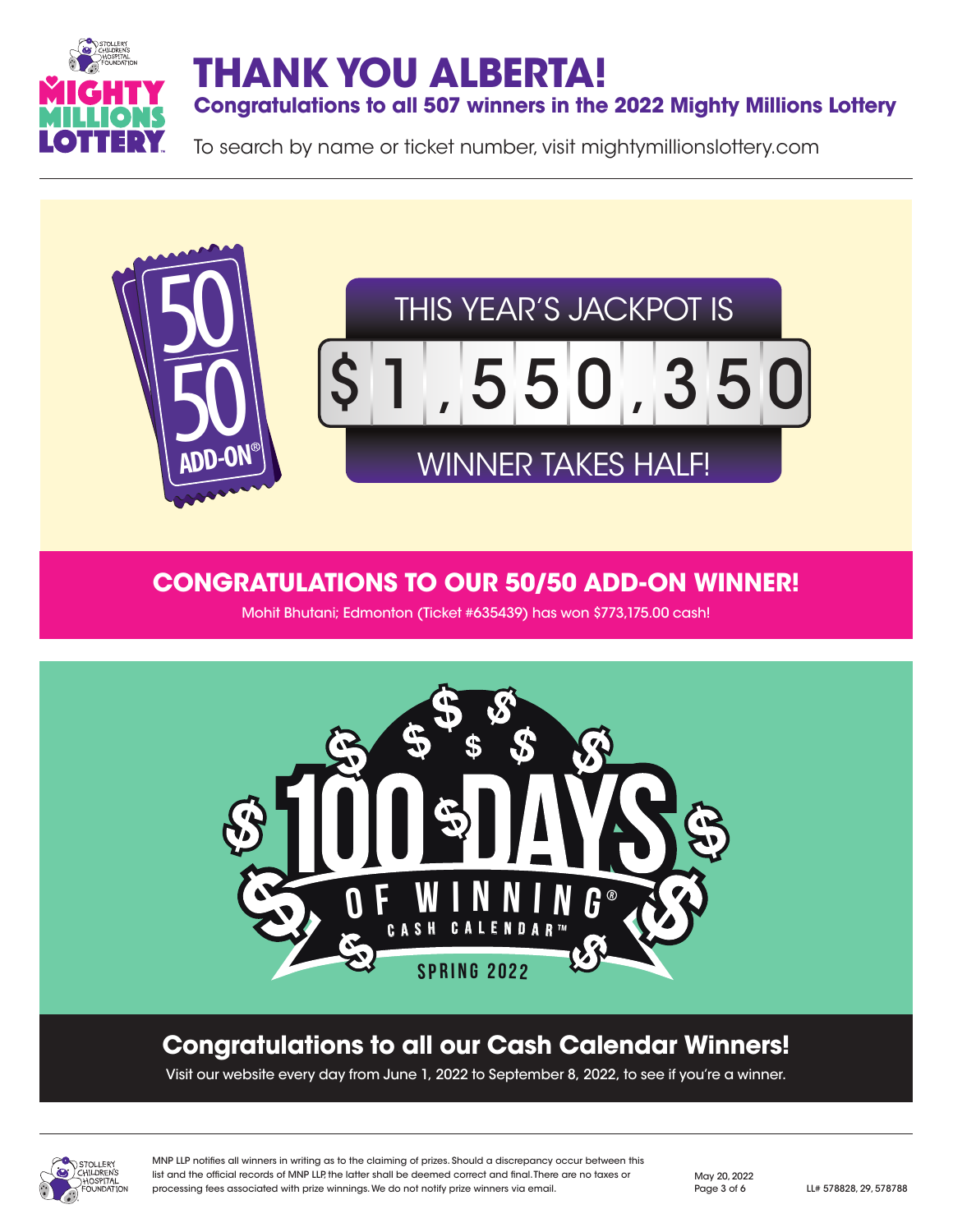

# **THANK YOU ALBERTA! Congratulations to all 507 winners in the 2022 Mighty Millions Lottery**

To search by name or ticket number, visit mightymillionslottery.com

**\$3 MILLION GRAND PRIZE** \$2.8 Million Grand Prize Showhome 705 Howatt Drive SW, Edmonton PLUS 2022 Range Rover Sport PLUS \$100,000 Cash

017203 VANDERHELM, ROBERT; BEAUMONT

50/50 Add-On® Jackpot - \$1,550,350 Winner Takes Half \$773,175.00

635439 BHUTANI, MOHIT; EDMONTON

VIP PRIZE - 2022 BMW M440i Coupe OR \$75,000 Cash

027032 NELSON, LANCE; WESTLOCK

BONUS PRIZE - 2022 Cadillac Escalade OR \$125,000 Cash

032754 MILLER, FLOYD & MARLENE; BUSBY

EARLY BIRD PRIZE - 2022 Porsche Cayenne PLUS Family Hawaii Trip OR \$150,000 Cash

056121 KILLIPS, NANCY; ST. ALBERT

#### 2022 Toyota Tundra Crewmax Platinum OR 2022 AUDI Q4 e-Tron OR 2022 GMC Yukon Denali OR \$80,000 Cash

069686 OKOYE, NNAM; EDMONTON

2022 Ford Bronco OR 2022 Chevrolet Camaro Coupe OR 2022 BMW X3 xDrive30i OR \$65,000 Cash

014326 FREY, CHRIS; SHERWOOD PARK

#### California Family Adventure OR Experience Croatia OR \$7,000 Cash

027983 WILSON, SHERRI; EDMONTON

New York Shopping Trip OR Tofino Beach Adventure OR \$6,000 Cash

061519 KIJEK, GORDON; EDMONTON

Banff Spa Package OR Jasper Family Adventure OR \$2,000 Cash 019456 YEUNG, ANNA; EDMONTON

1 – Traeger Timberline 1300 Pellet Grill

042517 RUSTON, TERESA; EDMONTON

|        | 1 - Bike Package for Two     |
|--------|------------------------------|
| 060137 | VISSER, SCOTT; SHERWOOD PARK |

| 1 - Samsung and Sonos Home |
|----------------------------|
| <b>Theatre Package</b>     |

057738 GODLONTON, SHANNON; EDMONTON

1 – La Piazza Toscana Wood Oven 009584 CHALLAND, GRAHAM; LEDUC COUNTY

#### 1 – Apple Mac Pack: Apple iPad Pro, Apple Airpods Pro, Apple TV Device, Apple Watch Series 7

056582 SMITH, DAN; SANGUDO

1 – Apple iPad Pro 033230 KRYS, DIANE; EDMONTON

1 – West Edmonton Mall \$1,000 Shopping Spree 013033 KAN, BERNIE; EDMONTON

1 – Stand Up Inflatable Paddle Board

050436 MULLEN, PATRICIA; EDMONTON

2 – Cross Country Ski Packages 005382 WEBB, DOUGLAS; ATHABASCA 026500 WESTERMEIER, RALPH; ONOWAY

2 – Apple Watches, Series 7

056659 COUTURE, STEPHANE; SHERWOOD PARK 039752 STASIUK, JENNY; EDMONTON

1 – Dyson Stick Vacuum 020016 RURKA, MARVIN J; EDMONTON

#### 2 – Vitamix Blenders

067002 ANTONSEN, FRED; SHERWOOD PARK 072955 KAYE, BRYAN; SPRUCE GROVE

#### 6 – Nespresso Machines

 ANDREWS, GAY; EDMONTON BAILEY, RON; WETASKIWIN 042452 COCHINGCO, MARIA; EDMONTON<br>044144 FORTIER LOIS: WILDWOOD FORTIER, LOIS; WILDWOOD WEIS, HUGH; STONY PLAIN ZUK, JOE; MILLET

#### 2 – Frigidaire Bar Fridges

036917 BERINGER, KAREN; CANMORE 039152 KIDD, MELANIE; MAYERTHORPE

#### 50 – Soundstage Crusader Speakers

| 019609 | ALI. NORMA: SPRUCE GROVE                   |
|--------|--------------------------------------------|
| 061685 | ALLEN, SANDRA: EDMONTON                    |
| 073246 | ANSTEAD, SHIRLEY: STONY PLAIN              |
| 046979 | ASHTON, KURTIS: SHERWOOD PARK              |
| 008357 | BIBLE, CHAD; SHERWOOD PARK                 |
| 023078 | BOUVIER, PATRICK; EDMONTON                 |
| 026458 | BROWER, DANA: ST. ALBERT                   |
| 032828 | BUNDSCHUH, LEO; HINTON                     |
| 063439 | CHARLESON, COLIN: EDMONTON                 |
| 049028 | DE GUZMAN-ESTOY, ELIZABETH: GRANDE PRAIRIE |
| 060047 | DEVINE, ELAINE: BEAUMONT                   |
| 022731 | DOWNER, GLEN: EDMONTON                     |
| 038837 | EDEN, RAE; EDMONTON                        |

025671 GANGE-HARRIS, CINDY; EDMONTON<br>017765 GILL. MICHAEL: EDMONTON GILL, MICHAEL; EDMONTON 075559 GOERZ, JODY; PARKLAND COUNTY 053531 HALLOWES, RUSS & CINDI; MAYERTHORPE<br>068505 HARPOETH-JACOBSEN, TERRENA; SPRUCE G HARPOETH-JACOBSEN, TERRENA; SPRUCE GROVE 006991 HARRISON, SHEENA; EDMONTON 063818 HUTCHINSON, JOY; EDMONTON<br>035887 KAHLON JEHANGIR: EDMONTON KAHLON, JEHANGIR; EDMONTON 064049 KAZMIERCZAK, EDWARD: OLDS 071346 KHARA, KIRANPAL; EDMONTON<br>038644 KINNFAR JOHN: EDMONTON KINNEAR, JOHN; EDMONTON 005872 KLINGER, ERNEST; SHERWOOD PARK 066467 KRELL, SARAH; EDMONTON<br>004878 LAMOUREUX MATTIEU: EDA LAMOUREUX, MATTIEU: EDMONTON 044558 LARSON, LOIS; CAMROSE 007735 LOEPPKY, RANDY; ST. ALBERT 005806 M EICHMULLER, LYNN; EDMONTON<br>045759 MACARTHUR. NILS: MEDICINE HAT MACARTHUR, NILS; MEDICINE HAT 063629 MANN, STEVEN; EDMONTON 005596 MCDONALD, CORINE; GRANDE PRAIRIE<br>031339 MISKEY HAROLD & GEORGINA: RENTLE 031339 MISKEY, HAROLD & GEORGINA; BENTLEY 010257 MONCRIEFF, LARRY; SHERWOOD PARK 067505 MORIN, ROBERT; LACOMBE 004113 OGINSKI, KEN & MARILYN; ST. ALBERT 025675 ONCIUL, LINDA & WILF; ST. LINA 054923 ONYSTY, CHRISTINE; ATHABASCA<br>022790 OTTOSON, PAULINE; YELLOWHEAI OTTOSON, PAULINE; YELLOWHEAD COUNTY 046305 PHAM, NHUNG; EDMONTON 000041 PIGGOTT, GALE &JAMES; EDMONTON<br>054247 SEMCHUK, PHYLLIS & ED; EDMONTO SEMCHUK, PHYLLIS & ED; EDMONTON 050717 SEVCIK, JACQUELINE; SPRUCE GROVE 033490 SHEWELL, GREG; EDMONTON<br>026271 STEAD GARRET: ARDROSSAN STEAD, GARRET; ARDROSSAN 020203 STONE, DAVID; EDSON 047902 SVITICH, KAREN; BRUDERHEIM<br>063297 TAYLOR GRAHAM: FDMONTON TAYLOR, GRAHAM: EDMONTON 010616 WALKER, TRENT; ARDROSSAN

#### 75 – Frigidaire Air Fryers

029220 ADDISON, LUC; EDMONTON<br>038271 ALACKSON, KAREN: EDMONT ALACKSON, KAREN; EDMONTON AMMAR, IHSAN & NAJWA; EDMONTON BARTSCH, BRIAN; GRANDE PRAIRIE BASISTY, DARRELL; GRANDE PRAIRIE BEAUDIN, ROGER; ST. PAUL BRADLEY, MARTIN; EDMONTON CHAHLEY, ELSIE; EDMONTON CHALIFOUX, CAREY; HIGH PRAIRIE CHEMELLO, DINO; EDMONTON CLAYTON, AUDREY; GRAND PRAIRIE COWAN, JOHN; EDMONTON CYRE, TAMMY; SPRUCE GROVE DANYLUK, DONNA; EDMONTON DAVIS, ISIS; EDMONTON 068567 DE LOREY, SHANE; ST. ALBERT<br>005585 DOUGLAS, STEPHEN; WAINWE DOUGLAS, STEPHEN; WAINWRIGHT DZIWENKA, JOSEPH; EDMONTON ESPEJO, BENJAMIN & PERSEVERANDA; EDMONTON 017894 FILAKLM, SIMEN; EDMONTON<br>012014 FINLEY, MICHELLE; CAMROSE FINLEY, MICHELLE; CAMROSE FLEISCHHACKER, BONNIE; LEDUC COUNTY 011346 FLYNN, LAWRENCE; MORINVILLE<br>015770 GORA. KEVIN: EDMONTON GORA, KEVIN; EDMONTON HAMMOND, JANET; FORT MCMURRAY 010627 HAWKER, CYNTHIA-LOU; EDMONTON<br>030481 HAYFS RORFRT: STROMF HAYES, ROBERT: STROME HEAGY, STEVE; LEDUC

019906 HILDEBRANDT, STEPHANIE; LEDUC<br>024016 ISABELLE, SARAH-LYNN; EDMONTO ISABELLE, SARAH-LYNN; EDMONTON 007362 JOHNSON, BARBARA; STONY PLAIN<br>057933 KAINZ, ED; EDMONTON 057933 KAINZ, ED; EDMONTON<br>055700 KEDRA, KIM; SPRUCE GI KEDRA, KIM; SPRUCE GROVE 059180 KOBY, SHANNON; EDMONTON 034446 LAFOND, SHANE; SHERWOOD PARK<br>001614 LAMBERT, LUCY; WHITECOURT LAMBERT, LUCY; WHITECOURT 070842 LI CALVIN: EDMONTON 042438 LUNA, ARISTEO; EDMONTON<br>020812 LUNDELL DONNA: EDMONTO LUNDELL, DONNA; EDMONTON 007087 MANNA, JOE; EDMONTON 028855 MARJANOVICH, KRUNOSLAV; EDMONTON<br>008097 MARTIN RRETT & HOLLY: TARER MARTIN, BRETT & HOLLY: TABER 036003 MAYER, NORMAN & BETTY: CAMROSE 027812 MCBRIDE-RUE, HOLLY; RED DEER 016187 MCGURK, DEREK; EDMONTON 000752 MUKIIBI, HERBERT; EDMONTON 029337 MURRAY, CAROL; VEGREVILLE 062077 NARANG, ZENIA; STURGEON COUNTY<br>062905 NAZARCHUK, DEBBIE; ELK POINT 062905 NAZARCHUK, DEBBIE; ELK POINT 013462 PACHAL, DOUG; EDMONTON 009666 PAISLEY, RICK; EDMONTON<br>008486 PATEL, ANILKUMAR; ST. ALB PATEL, ANILKUMAR; ST. ALBERT 037074 PELLETIER, MARCEL; PARKLAND COUNTY<br>039398 PERSAIID MAIIREEN: EDMONTON 039398 PERSAUD, MAUREEN; EDMONTON<br>075065 PHILPOTT, JIM; SPRUCE GROVE PHILPOTT, JIM: SPRUCE GROVE 009530 POBURAN, AARON; EDMONTON 026467 REID, JENNIFER; EDMONTON<br>040214 REIITTER ERIC: CAMROSE REUTTER, ERIC: CAMROSE 041571 RODRIGUEZ, BLAISE; EDMONTON 000382 SAVARD, RENE; ST. ALBERT<br>012150 SCHATZ FRIC: FORT SASKA SCHATZ, ERIC; FORT SASKATCHEWAN 041715 SCHOEN-SWANSON, BAILEY; EDMONTON 046320 SHERWOOD, KEN; GRANDE PRAIRIE<br>050969 SOROKAN VIOLA: SMOKY LAKE SOROKAN, VIOLA: SMOKY LAKE 046782 STELMACK, DALE; FORT SASKATCHEWAN 065238 TAILLEUR, GRAHAM; EDMONTON 044457 THOMS, DONALD; EDMONTON 017677 THYGESEN, MICHAEL; RED DEER COUNTY 052150 TREMEL, RONALD; EDMONTON 048384 TRIMMING, BRETT; CALGARY<br>015577 VELETI. LORNE & FRANCES: VELETI, LORNE & FRANCES; CAMROSE 050895 WEBER, SCHUYLER; GRANDE PRAIRIE<br>020750 WIENS, ROBERT; ENTWISTLE 020750 WIENS, ROBERT; ENTWISTLE<br>065191 WILKIF MONA & ROD: ST AL WILKIE, MONA & ROD; ST. ALBERT 001368 ZABORSKI, KRISTA; EDMONTON

#### 25 – Hydroflask 32oz Bottles (2pk)

 AUBIN, KIMBERLY; GIROUXVILLE BEAUDOIN, PAULINE; SHERWOOD PARK 024744 BILLING, HARMEET; EDMONTON<br>072475 ROHN SHERRIL: EDMONTON BOHN, SHERRIL: EDMONTON BORN, BRENDA; LLOYDMINSTER CAPP, TERRY; ST. ALBERT CHRISTIE, RORY; LLOYDMINSTER COCKWILL, RUTH; EDMONTON COOK, PAUL; EDMONTON DARBY, BRANDON; SPRUCE GROVE 038031 DREWS ROBYN: EDMONTON FARMER, JOHN; EDMONTON GRANT, MARY & ROZA; EDSON HERBERS, CHAD; ST. ALBERT 066602 HILL, SIMON; ST. ALBERT<br>019805 ILIN SHPILKERMAN, YANA ILIN SHPILKERMAN, YANA; EDMONTON LANGKOW, JO-MARIE; EDMONTON MCCARTY, CHERYL; GRANDE PRAIRIE



MNP LLP notifies all winners in writing as to the claiming of prizes. Should a discrepancy occur between this list and the official records of MNP LLP, the latter shall be deemed correct and final. There are no taxes or processing fees associated with prize winnings. We do not notify prize winners via email. Page 4 of 6 LL# 578828, 29, 578788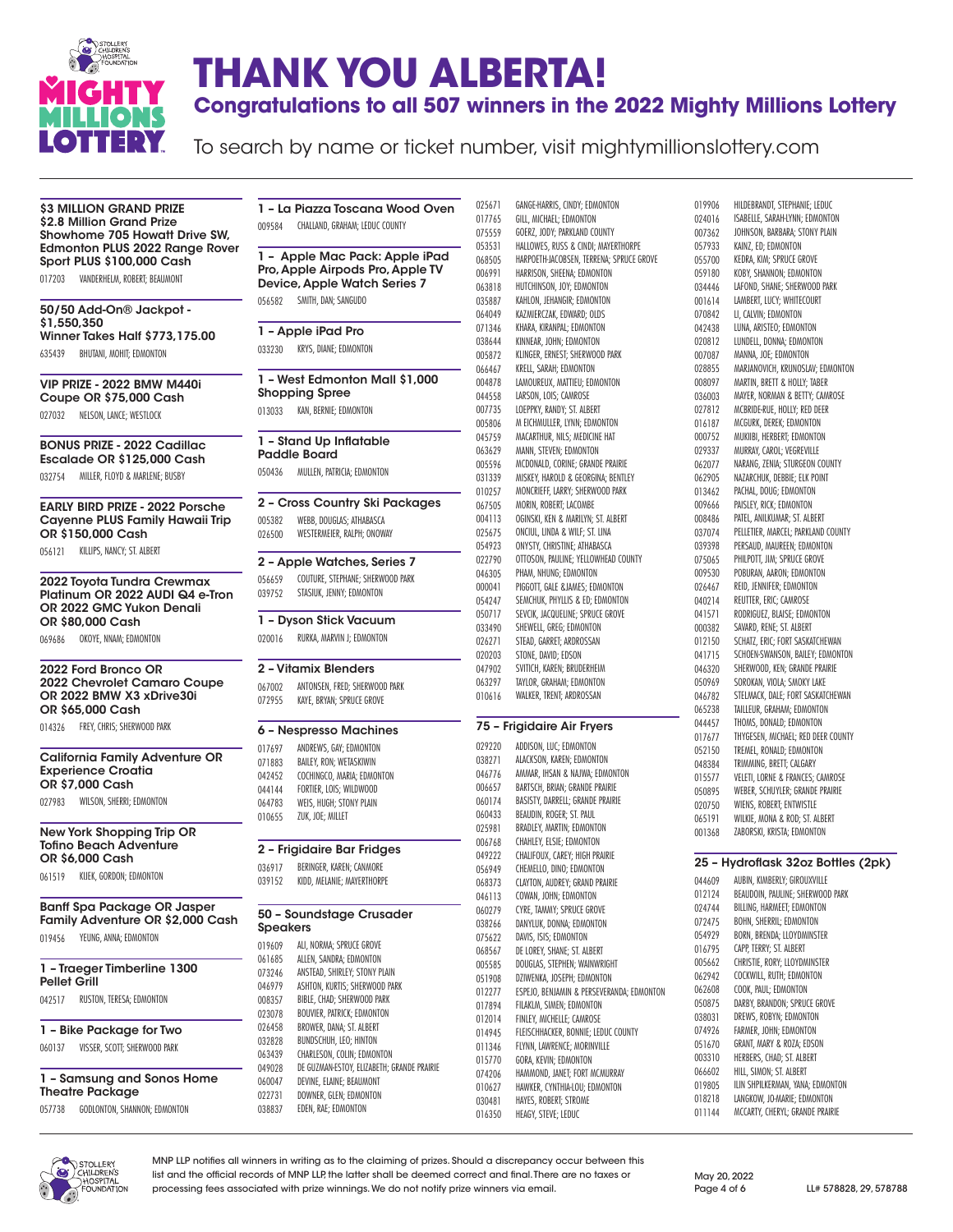

## **THANK YOU ALBERTA! Congratulations to all 507 winners in the 2022 Mighty Millions Lottery**

To search by name or ticket number, visit mightymillionslottery.com

| 062557                     | PEDERSEN, LEIF; ONOWAY                                            |
|----------------------------|-------------------------------------------------------------------|
| 001004                     | RIDDELL, DAVID; EDMONTON                                          |
| 044685                     | SKUBA, PATTI; BONNYVILLE                                          |
| 066195                     | THOMAS, ALAN; EDMONTON                                            |
| 007682                     | TUTTLE, PHYLLIS & BRIAN; EVANSBURG                                |
| 067119                     | VAN HOEK, AARON; SLAVE LAKE                                       |
| 012289                     | WONG, DAVID; EDMONTON                                             |
|                            |                                                                   |
|                            | 25 – Bocce Ball Sets                                              |
| 073517                     | BAKER, DOUGLAS; OHATON                                            |
| 064214                     | BILAWCHUK, GREG; EDMONTON                                         |
| 021562                     | BORDELEAU, BERT; BONNYVILLE                                       |
| 003622                     | CARTLEDGE, DAVE; RED DEER                                         |
| 012481                     | CHMILAR, VALERIE; GRIMSHAW                                        |
| 006905                     | CHOY, KAMLESH & RAJESH; EDMONTON                                  |
| 074805                     | D'ANDREA, WILLIAM; VULCAN                                         |
| 051848                     | DHALIWAL, RAVINDER; EDMONTON                                      |
| 056830                     | DUNCALFE, PATRICIA; ONOWAY                                        |
| 039666                     | ELCHUK, EVELYN; BONNYVILLE                                        |
| 041253                     | GARCIA, GENEVIEVE; EDMONTON                                       |
| 024269                     | HALL, PHILIP; ST. ALBERT                                          |
| 002922                     | HECK, HOLLY; EDMONTON                                             |
| 003310                     | HERBERS, CHAD; ST. ALBERT                                         |
| 060037                     | ILKEW, SHERRY; EDMONTON<br>KAINBERGER, JOHN; SHERWOOD PARK        |
| 056558<br>051615           | KNULL, MYRNA; OYEN                                                |
| 056622                     | LAYTON, SHELLEY; EDMONTON                                         |
| 002942                     | MARKVICKA, MARK; FORT MCMURRAY                                    |
| 042402                     | MCGILLIVRAY, SUSAN; EDMONTON                                      |
| 013771                     | MORRIS, WILLARD; BENTLEY                                          |
| 048847                     | SHONN, AUDREY; EDMONTON                                           |
| 004082                     | SZERYK, ROSEANNE; EDMONTON                                        |
| 044855                     | YAKIMEC, MARK; BEAVER COUNTY                                      |
|                            |                                                                   |
| 067366                     | ZANDER, DARYL B; EDMONTON                                         |
|                            |                                                                   |
|                            | 200 – Breathe Outdoors                                            |
|                            | \$100 Gift Cards                                                  |
| 037378                     | ALLARD, KEN; EDMONTON                                             |
| 014494                     | ALLIDINA, AZIZ & ANITA; SHERWOOD PARK                             |
| 074480<br>072066           | ASFAHA, TEKHESTE; EDMONTON<br>ASHBURN, STEVE; EDMONTON            |
| 013341                     | ATKINS, DEANNA; GRANDE PRAIRIE                                    |
| 001876                     | AUDLEY, BRUCE; SHERWOOD PARK                                      |
| 026921                     | BABALA, RANDY; BRULE                                              |
| 064146                     | BASTIEN, LOUISE; GUY                                              |
| 035203                     | BEGEMANN, WILLIAM; ONOWAY                                         |
| 073966                     | BENKENDORF, JOHN; EDMONTON                                        |
| 032993                     | BENSON, CASEY; ST. ALBERT                                         |
| 045264                     | BERG, KEVIN; ST. ALBERT                                           |
| 061564                     | BERGET, JENNIFER; WANHAM                                          |
| 005255                     | BERUBE, RON; ST. ALBERT                                           |
| 030085                     | BHINDER, MANMEET SINGH; CALGARY                                   |
| 064206                     | BILAWCHUK, GREG; EDMONTON                                         |
| 044274<br>049934           | BIRD, ERIN; EDMONTON                                              |
| 056770                     | BONG, PATRICK; EDMONTON<br>BOUTIN, BARB; RED DEER                 |
| 060792                     | BRIGGS, SUSAN; EDMONTON                                           |
| 031346                     | BRODERICK, ALICE; SHERWOOD PARK                                   |
| 041106                     | BROWN, JILL; SPRUCE GROVE                                         |
| 075652                     | BUDZILKA, DWAYNE; VERMILION                                       |
| 014783                     | BULK, JENS W; YELLOWHEAD COUNTY                                   |
| 009692                     | BUNKER, WILLIAM; EDMONTON                                         |
| 018207                     | BURLING, MARTHA; ST. ALBERT                                       |
|                            | BURRY, NICHOLAS; FORT MCMURRAY                                    |
| 071056<br>012713<br>048892 | BUWALDA, MILDRED & RICK; EDMONTON<br>CAISSIE, KENNETH; SLAVE LAKE |

001585 CARSWELL, JOHN; SHERWOOD PARK<br>072843 CHORNOHUS, ROY; SHERWOOD PARK CHORNOHUS, ROY; SHERWOOD PARK CHRISTENSEN, STACIE; SHERWOOD PARK CLOUTIER, RENE; SHERWOOD PARK CONROY ROSSALL, SHAUNA; EDMONTON COULINEUR, ERIC; LEDUC CUNNINGHAM, ALAN; SPRUCE GROVE DABELS, JEAN; FORT SASKATCHEWAN DANBROOK, DIANE; EDMONTON 073020 DAVIDSON, DOUGLAS; EDMONTON<br>074405 DAVIDSON LINDA JEAN: EDMONTO DAVIDSON, LINDA JEAN; EDMONTON DAVIDSON, ROB; STONY PLAIN 040660 DEMERS, ANDREW; EDMONTON<br>069497 DIJRYK MARY: ARDROSSAN DUBYK, MARY; ARDROSSAN DUMAS, FREDERIC; EDMONTON DUNBAR, JASON; SHERWOOD PARK DUNN, MELISSA; BEAUMONT DWORACZEK, JACEK; EDMONTON ECKEL, CAROL; SHERWOOD PARK EDWARDS, DORIS; EDMONTON EGILSSON, LINDA & ALLAN; PARKLAND COUNTY 032281 EIDICK, BRUCE; ST. ALBERT ELDRIDGE, DAN; TOFIELD EZEALA, CHIJIOKE; FORT MCMURRAY 068398 FETAZ, ROSEMARY; LESLIEVILLE<br>038474 FIDDLER, ART; EDMONTON 038474 FIDDLER, ART; EDMONTON<br>023857 FIELDS, ANTHONY; EDMON FIELDS, ANTHONY; EDMONTON FISCHER, DIANE; EDMONTON FISK, EDWARD; SLAVE LAKE FLEMING, W; FORT SASKATCHEWAN FLODELL, JORDON; SPRUCE GROVE 008849 FORBES, DARREN; EDMONTON<br>006063 FOSTER, KENNETH; FORT MCMI FOSTER, KENNETH; FORT MCMURRAY FREDERICKSON, CARL; GWYNNE 002224 FRENCH, CHRIS; ST. ALBERT<br>026849 GALLEN JOHN: ROCKY MOLL GALLEN, JOHN; ROCKY MOUNTAIN HOUSE GLEDHILL, HARRY; LEDUC GOLC, GUEN; LEDUC GRABILL, MARK; SHERWOOD PARK HACHKOWSKI, CHARLES; CARROT CREEK HAINES, SHARON; ST. ALBERT 069763 HALL, REYNOLD; EDMONTON<br>049770 HALLADAY, ARCHIE & ELAINE: HALLADAY, ARCHIE & ELAINE; DEVON HALONEN, RICHARD; THORHILD 051754 HALVORSEN, COLLIN; EDMONTON<br>059306 HANFS JAMIF: EDMONTON HANES, JAMIE: EDMONTON 044214 HARDY, KEITH; STONY PLAIN HEINZELMAN, PHILIP; FORT MCMURRAY HIMER, ALLEN; RED DEER HOLBERTON, KIRA; EDMONTON HOULE, GUY; ST. ALBERT HUTCHINSON, CHUCK; WAINWRIGHT JACKSON, WAYNE; EDMONTON JAMIESON, CAROL; SHERWOOD PARK JOANNE SHMYR, RANDY NIKOLAYCHUK; GRANDE PRAIRIE JODOIN, SHARRON; ARDROSSAN JOHANSEN, JENNY; ST. ALBERT JOHNSON, TOM; EDMONTON JOHNSTON, BRAD; SPRUCE GROVE JONES, KRISTEN; EDMONTON KALUZA, VEDRAN; DEVON KAMINSKI, ROBERT; EDMONTON KEEPING, ANDY; FORT MCMURRAY KELLY, PATRICK; EDMONTON KIESER, MICHELLE; EDMONTON

047570 KLEIN, KEVIN; EDMONTON<br>012671 KOUSOL, KAROUNA; EDMO KOUSOL, KAROUNA; EDMONTON KUCHMAK, DAVID & LOIS; EDMONTON KUSHNIR, DOREEN; BONNYVILLE LALIBERTE, ANDRE; RED DEER LANDALS, BARB; PARKLAND COUNTY 046461 LANDON, SANDY; STURGEON COUNTY<br>062137 LANDRY, PATRICIA; EDMONTON LANDRY, PATRICIA; EDMONTON 038502 LAPORTE CATHY: EDMONTON 039669 LEICHT, FAYE; HAY LAKES<br>042372 LEUNG, ESTHER; EDMONT LEUNG, ESTHER; EDMONTON LI, CHUNGUANG; EDMONTON 003261 LIN, HSUEH YING; EDMONTON<br>031706 LIJUDEN MARIE: GRANDE PRAI LJUDEN, MARIE; GRANDE PRAIRIE LORAAS, DARREN; CALGARY LUNDQUIST, MORGAN; EDMONTON MACDONALD, JANINE; EDMONTON MACDOUGALL, CHARLES; WESTLOCK MAHON, SIMONE; EDMONTON 010489 MALO, RAY; EDMONTON<br>049608 MALONE, LAURA: SMITH MALONE, LAURA: SMITH MANNA, JOHN; EDMONTON MARFLEET, LANDON; EDSON MARTEL, LESLIE & ERICA; EDMONTON 023395 MARTIN, FAYE; SPRUCE GROVE<br>012717 MAURER, CATHERINE; EDMONT 012717 MAURER, CATHERINE; EDMONTON<br>023884 MCCLELLAND, KEITH; CALGARY MCCLELLAND, KEITH; CALGARY MCDONNELL, JACOB; EDMONTON 024363 MCGRANDLE, MONICA; THORHILD<br>020937 MCGRATH, TRACY; FORT MCMURR MCGRATH, TRACY; FORT MCMURRAY MCLERNON, TONY; EDMONTON 025395 MELLOY, LORI; EDMONTON<br>037716 METZ, PAUL; EDMONTON METZ, PAUL; EDMONTON MICKLE, JEREMY; EDMONTON 024371 MIRJANIC, BORIS; ST. ALBERT<br>011998 MIIIIOY WIIIIAM·WFTASKIW MULLOY, WILLIAM; WETASKIWIN MURPHY, CYNTHIA; EDMONTON NARAYAN, BIJAI; EDMONTON NICHOLL, BRIAN; ST. PAUL NISSEN, TROY; SPRUCE GROVE NISTOR, MONICA; EDMONTON 034834 NONAY, CORALEE; STURGEON COUNTY<br>048506 NTIAMOAH, MICHAEL: EDMONTON NTIAMOAH, MICHAEL; EDMONTON NUNEZ-GARCIA, JOALLY; EDMONTON 024796 OLAH, REGGIE; THORHILD<br>011206 OLIVER DOUGLAS: SPRIJC OLIVER, DOUGLAS: SPRUCE GROVE PAGLIAROLI, RUTH-ANN; EDMONTON PATTON, ROBERT; EDMONTON PAULGAARD, MARCELLA; PROVOST PINDOG-SEGUIN, VIOLA; ANZAC 002464 POONJA, NAVROZ; SPRUCE GROVE<br>039944 POPE, JASON; MEDICINE HAT POPE, JASON; MEDICINE HAT POSHTAR, KAREN; GIBBONS 048685 POTH, BYRON; FORT MCMURRAY<br>041355 POTTER, SARAH; SHERWOOD PAR POTTER, SARAH; SHERWOOD PARK POULIN, ELAINE; ST. PAUL 055173 PRINSEN, MICHELE; SPRUCE GROVE<br>004863 PROCYK RON & SHELLY: EDMONTOL PROCYK, RON & SHELLY; EDMONTON PYTEL, BLAINE; SHERWOOD PARK RAHAL, HASSAN; EDMONTON RAY, DAPHNE; BEAVERLODGE REIGERT, LYNN; EDMONTON RICK, SHIRLEY; RADWAY 065860 RIEGE, ROY; ST. ALBERT<br>060154 ROBERTSOL KURT: CALC ROBERTSOJ, KURT; CALGARY ROLOFF, BRENDA; SHERWOOD PARK

 RUDY, JANICE; BONANZA SANDHU, AMARDEEP; FORT MCMURRAY SANDHU, KULWINDER; EDMONTON SCHMODE, DARRELL; WESTLOCK SCHNACK, MURRAY; EDMONTON SCHULTZ, JEFF; SPRUCE GROVE SCHUMAN, FLORENCE; EDMONTON SERNA, CURTIS; EDMONTON SEUTTER, RAYMOND; EDMONTON SHERMAN, RAKESH; EDMONTON SHPIEL, STAN; ST. ALBERT SIMPSON, ALBERTA; EDMONTON 004919 SINGH, TARANJOT; EDMONTON<br>064941 SPROAT, ROBERT: EDMONTON SPROAT, ROBERT: EDMONTON ST. JEAN, GERALD; WESTLOCK STARK, LINDSAY; EDMONTON STOKOWSKI, ROBERT; EDMONTON STORRIER, DOUGLAS; EDMONTON SWEREDA, PATRICK; ST. ALBERT TANTON, RANDY; EDMONTON TAUTCHIN, VIRGINIA; PARKLAND COUNTY TOBERT, MARC; EDMONTON TONN, GREGORY & DENISE; EDMONTON VAN TIGHEM, COLLEEN; EDMONTON VANDERHAM, MARY ANNE; EDMONTON WALKER, MONICA; EDMONTON WANAGAS, JEANNIE & DONALD; EDMONTON WENDT, NANCY; EDMONTON WHITE, DIANE; CAMROSE WILLIAMS, DARREN; EDMONTON WILSON, AARON; EDMONTON 070714 WINTERS, JAMES; EDMONTON<br>011277 WIRSTUK, CHRISTINE & RANDY WIRSTUK, CHRISTINE & RANDY; ANDREW WOITAS, DON & LOUISE; LEDUC 047750 WONG, WAI; EDMONTON<br>028524 WURZ, EDWARD: HARDIS WURZ, EDWARD: HARDISTY WYLIE, WAYNE; EDMONTON YADLOWSKI, LYDIA; ANDREW YOUNG, CHRISTINE & CHUCK; WETASKIWIN

#### 100 – SABOR Restaurant \$100 Gift Cards

 AJAYI, ABAYOMI; CALGARY ALBERT, LOUISE & REGIS; DEVON ANDERSON, DANNY; LAC LA BICHE ANDRIASH, TERRI; SHERWOOD PARK AZIZO, LEORAH; EDMONTON BAROLDI, DAVE; HIGH PRAIRIE BATTY, MICHAEL; STONY PLAIN BELLEROSE, MICHELE; EDMONTON BENDORITIS, MARK; THORSBY BETTCHER, EDGAR; SHERWOOD PARK BOWMAN, KEVIN; LACOMBE 063861 BULL, IRVIN; MASKWACIS 040700 BURCHARTZ, ANDREW; EDMONTON<br>019940 CHERNISH, JEAN; EDMONTON CHERNISH, JEAN; EDMONTON CHIN, CHOON LIN; FORT MCMURRAY 034481 CHOMY, RICK; ST. ALBERT<br>045811 COADY, CAITLIN; EDMONT( COADY, CAITLIN; EDMONTON DEBONA, REGINALD; TABER 032331 DOYON, JEAN-FRANCOIS; BEAUMONT<br>066704 DRIIMMOND BRIICE: EDMONTON DRUMMOND, BRUCE; EDMONTON DUNHAM, STEPHANIE; EDMONTON 017464 DUROCHER, ANGELA; EDMONTON<br>029607 FIDER CHRIS: EDMONTON ELDER, CHRIS; EDMONTON ELHALABI, NAILY; EDMONTON



CAMERON, MARLEEN; EDMONTON

MNP LLP notifies all winners in writing as to the claiming of prizes. Should a discrepancy occur between this list and the official records of MNP LLP, the latter shall be deemed correct and final. There are no taxes or processing fees associated with prize winnings. We do not notify prize winners via email. Page 5 of 6 LL# 578828, 29, 578788